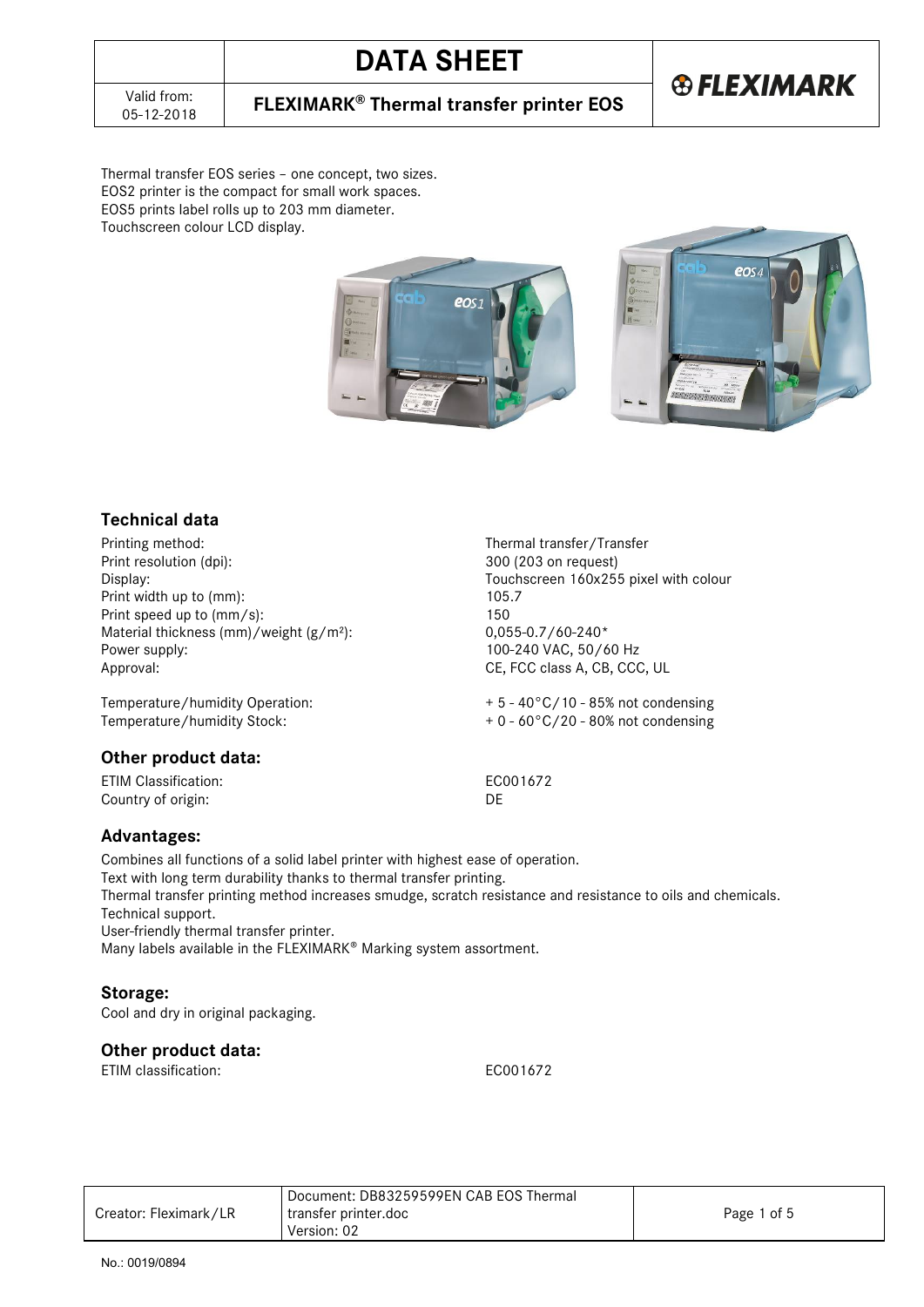| Valid from: |  |
|-------------|--|
| 05-12-2018  |  |



05-12-2018 **FLEXIMARK® Thermal transfer printer EOS**

| Creator: Fleximark/LR | Document: DB83259599EN CAB EOS Thermal<br>transfer printer.doc<br>Version: 02 | Page 2 of 5 |
|-----------------------|-------------------------------------------------------------------------------|-------------|
|-----------------------|-------------------------------------------------------------------------------|-------------|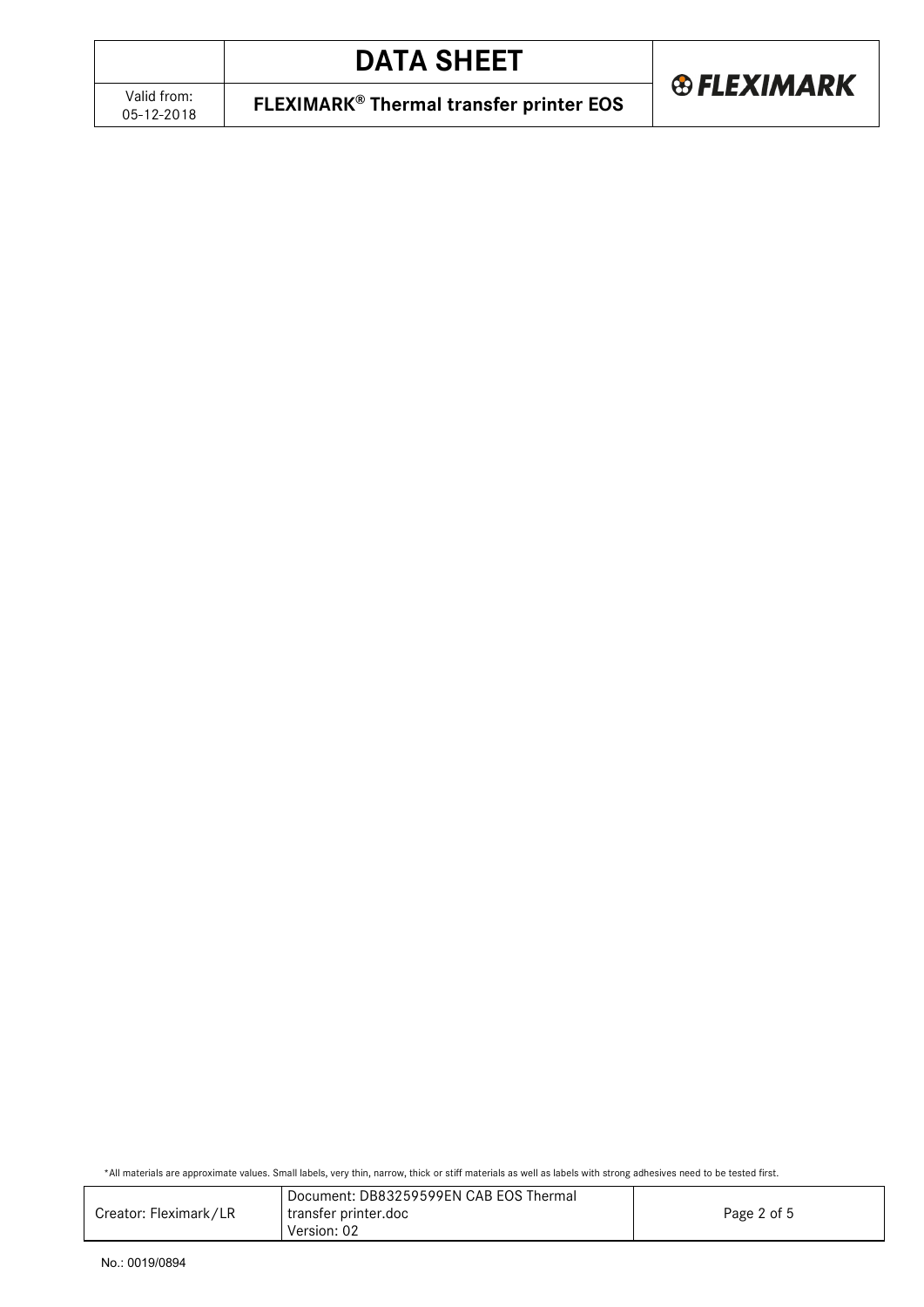05-12-2018 **FLEXIMARK® Thermal transfer printer EOS**



### **Product data:**

| Art no.  | <b>Description</b>     | Media core<br>diameter (mm)<br>$***$ | Media roll<br>outside<br>diameter up to<br>$(mm)$ *** | Size (mm)   | Weight<br>(kg) | Packaging unit |
|----------|------------------------|--------------------------------------|-------------------------------------------------------|-------------|----------------|----------------|
| 83259599 | Thermoprint EOS1/300** | 38-76                                | 152                                                   | 189x322x253 | 4              |                |
| 83259598 | Thermoprint EOS4/300** | 38-76                                | 203                                                   | 245x412x264 | 5              |                |

#### **Accessories CAB EOS4:**

| Art no   | <b>Description</b>           | <b>Cutting height</b><br>from (mm) | Cuts /min.<br>up to | Packaging<br>unit |
|----------|------------------------------|------------------------------------|---------------------|-------------------|
| 83259584 | Cutter thermal transfer EOS4 | 10                                 | 200                 |                   |



### **Delivery:**

Printer is delivered including USB cable, ribbon 55mm R71, FLEXIMARK® Software

|                       | Document: DB83259599EN CAB EOS Thermal |             |
|-----------------------|----------------------------------------|-------------|
| Creator: Fleximark/LR | transfer printer.doc                   | Page 3 of 5 |
|                       | Version: 02                            |             |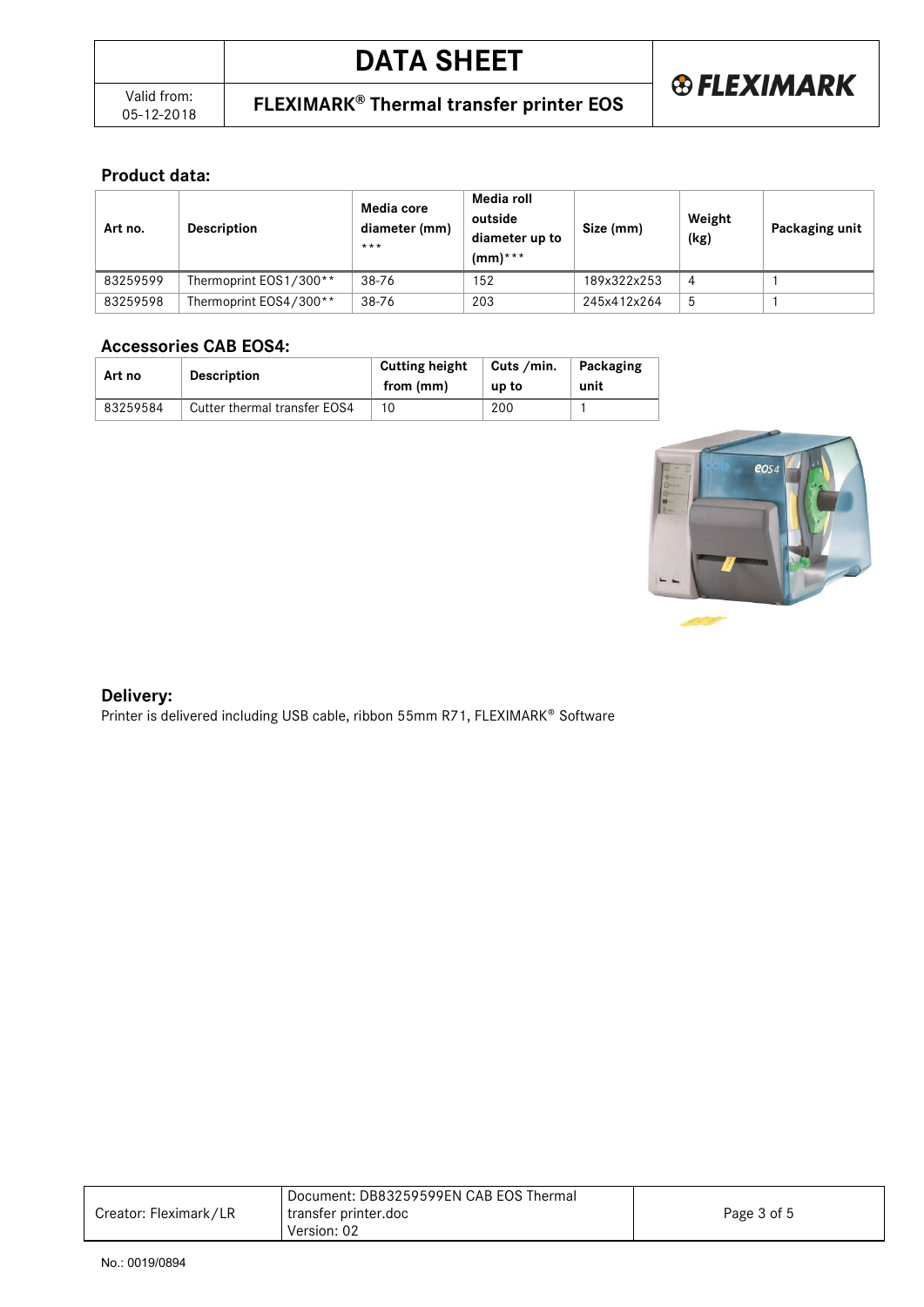## **DATA SHEET**

05-12-2018 **FLEXIMARK® Thermal transfer printer EOS**

### **®FLEXIMARK**



- **1. Touchscreen – LCK display:** Clearly designed for highest ease of use.
- **2. USB:** 2 USB interfaces on the operation panel, 1 USB interface on the back for memory stick, service key, WLAN, Bluetooth, keyboard and scanner.
- **3. Roll holder:** The label roll is inserted and centred automatically when Margin Stop is pressed on and locked.
- **4. Ribbon retainer:** The stop is adjustable to the foil width.
- **5. Gap or reflective sensor:** The sensor position is adjustable by the red knob via a spindle. The set position is displayed with a LED.
- **6. Label guide:** The guides are adjusted to the material width with a knob.
- **7. Printhead 203 or 300dpi:** The printhead can be easily removed by hand for cleaning or replacement.
- **8. Drive roller:** It can be removed for cleaning or replacement without tools. As small labels may cause friction between printhead and print roller it is recommended to use in this case narrow print rollers with a width of 25, respectively 50 mm ensuring a better print image and extending the life of the printhead.





|                       | Document: DB83259599EN CAB EOS Thermal |             |
|-----------------------|----------------------------------------|-------------|
| Creator: Fleximark/LR | transfer printer.doc                   | Page 4 of 5 |
|                       | Version: 02                            |             |